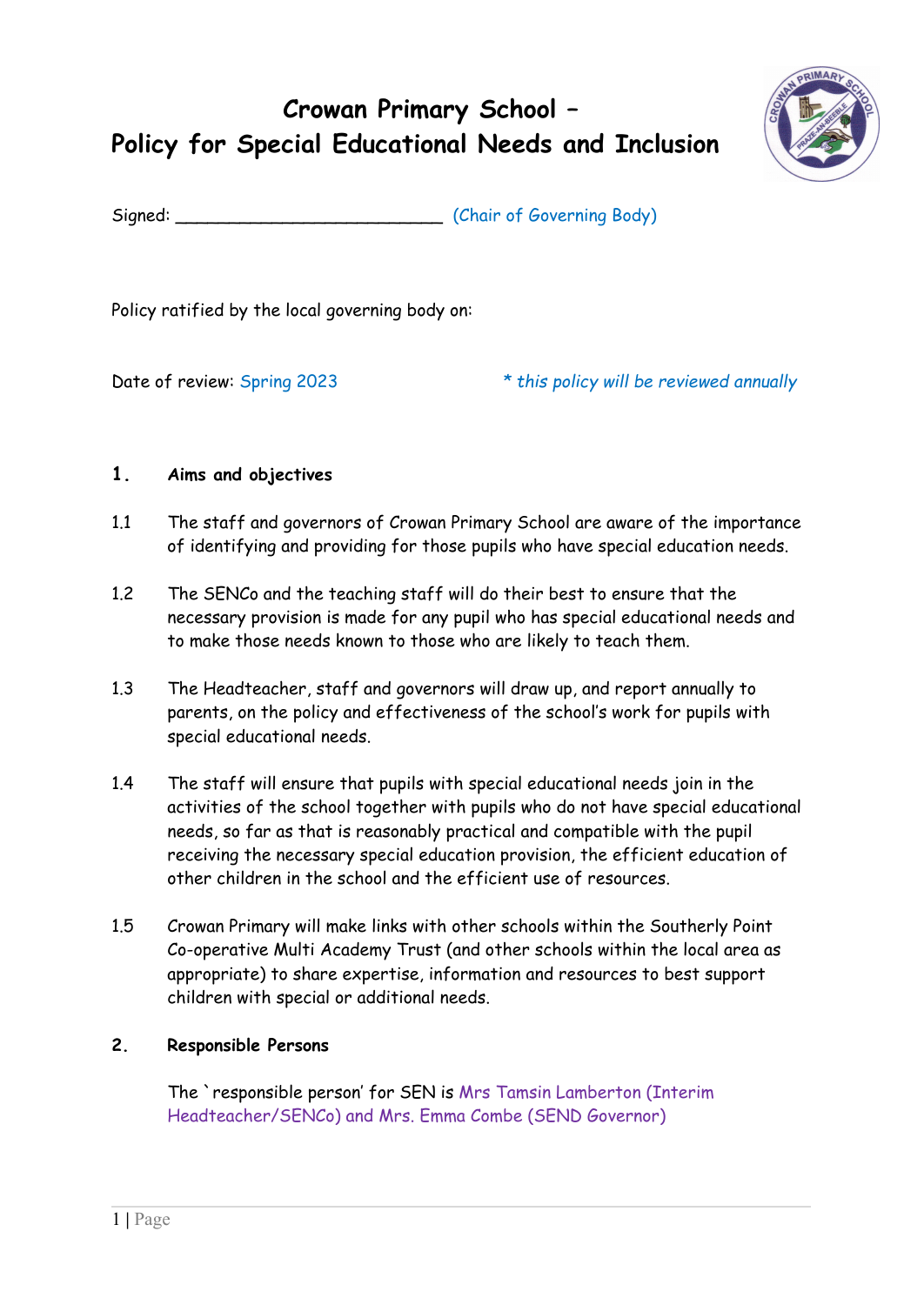2.1 The person co-ordinating the day to day provision of education for pupils with special education needs is Mrs Tamsin Lamberton (Special Educational Needs Co-ordinator – SENCo)

#### **3. Admission and Inclusion**

3.1 All of the teachers in the school are teachers of children with special educational needs. As such Crowan Primary School adopts a `whole school approach' to special education needs which involves all the staff adhering to a model of good practice. The staff of the school are committed to identifying and providing for the needs of all children in a wholly inclusive environment. **Inclusion is regarded as crucial to the policy,** in line with that of the Local Authority.

The school operates an **equal opportunities** policy for children with special educational needs who are afforded the **same rights** as other children. This includes both those children with Education Health Care Plans and those others with less significant difficulties.

#### **Specialist Provisions:**

The school is fully accessible to non-ambulant pupils: there is a ramp to the school hall and from the play areas/field, as well as level access throughout the school buildings.

There is a large toilet/shower room with an emergency alarm facility.

Regular liaison with the support services facilitates inclusive practice. We currently have planning meetings with the Educational Psychologist to monitor the achievement of children identified on the 'Record of Need'. We receive support and guidance from the Speech & Language Team which makes appropriate assessments of children who require particular programmes and assistance.

We have support and assistance also from the Sensory Support Service for children with hearing impairment or who require vision support.

Miss. Phillips and Mr Nancholas have undertaken 'Autism Champion' training and the school accesses further advice and support for children with Autism Spectrum Disorder (ASD) from the Local Authority ASD Team and from a former ASD Advisor by separate arrangement.

Dyslexia screening tests may also be undertaken within the school and assessed by trained staff where there are concerns about a child's progress.

The school can make quick and easy referral of children who need additional support through the Locality Team, for example, the Educational Welfare Service and health service.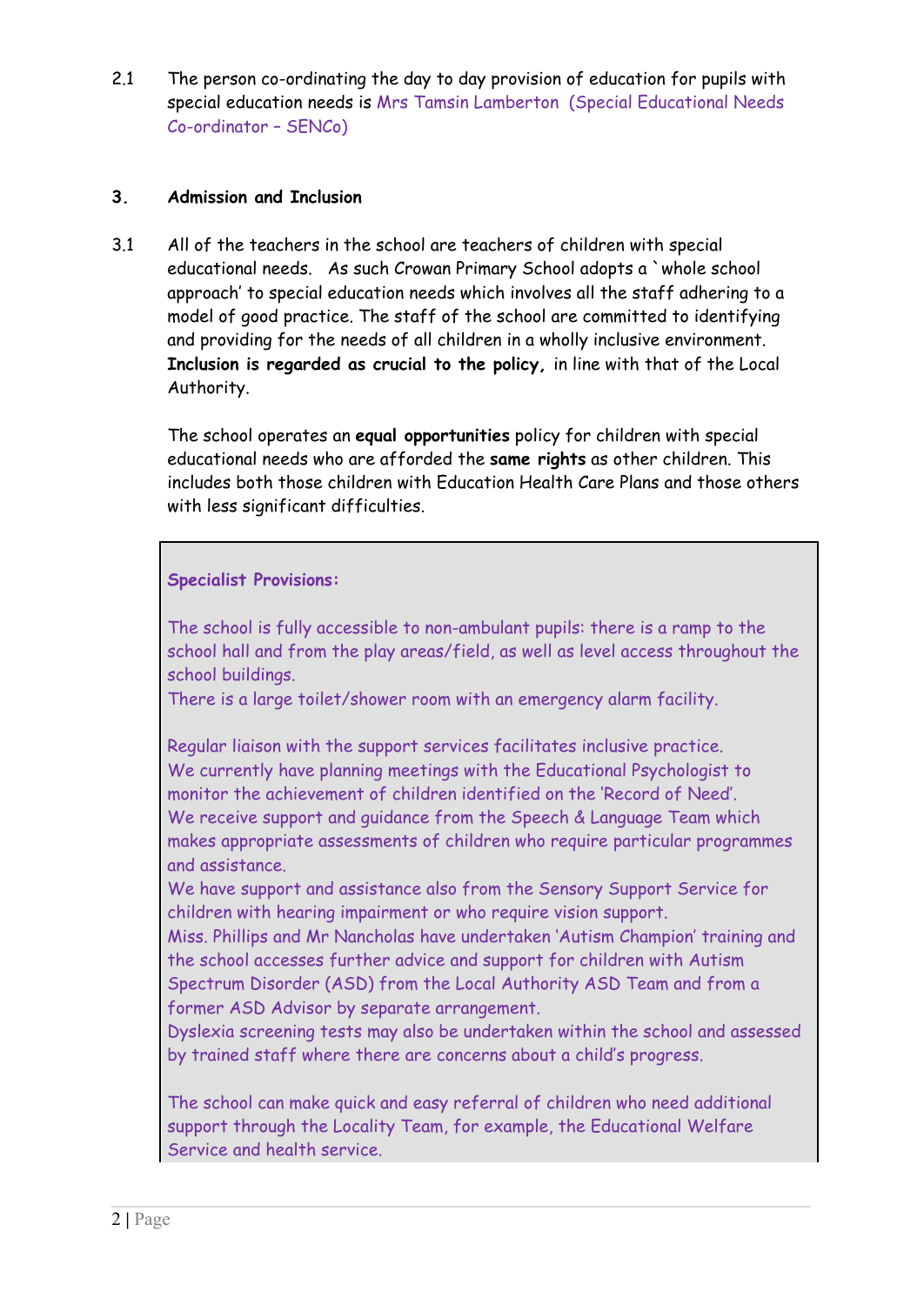The school SENCo helps to signpost parents to appropriate sources of support for children and families through the Early Help Hub and Family Information Service.

The school also now has a dedicated Education Mental Health Practitioner to support the staff and to assist with referrals through CAMHS for children who are exhibiting low-mood, poor self-esteem, anxiety or depression.

## **4. Access to the Curriculum**

*The main priority for all children at Crowan Primary School, and especially those with special educational needs, is to provide an exciting and stimulating environment. The aim is to arouse pupils' interest and curiosity and help those who need extra stimulus and encouragement to overcome their learning difficulties.*

*A climate of warmth and support will be fostered so that pupils' self confidence and self-esteem can grow. It is hoped that all pupils will feel valued and able to risk making mistakes as they learn, without fear of negative criticism.*

- 4.1 The National Curriculum will be made available for all pupils as far as is practical. Where pupils have special educational needs a graduated response will be adopted. The school will, in other than exceptional cases, make full use of classroom and school resources before drawing on external support.
- 4.2 The school will make provision for pupils with special educational needs to match the nature of their individual needs. The class teacher and SENCo will keep regular records of the pupils' special educational needs, the actions taken and the outcomes.
- 4.3 There will be flexible grouping of pupils so that learning needs may be met in individual, small group or whole-class contexts.
- 4.4 The curriculum will be differentiated to meet the needs of individual pupils. Teaching styles and flexible groups will reflect this approach.
- 4.5 Schemes of work for pupils, within classes and year groups, will reflect whole school approaches to teaching and learning and will take account of children's special educational needs.
- 4.6 Curriculum tasks and activities may be broken down into a series of small and achievable steps for pupils who have marked learning difficulties.

## **5 Meeting Needs at SEN Support**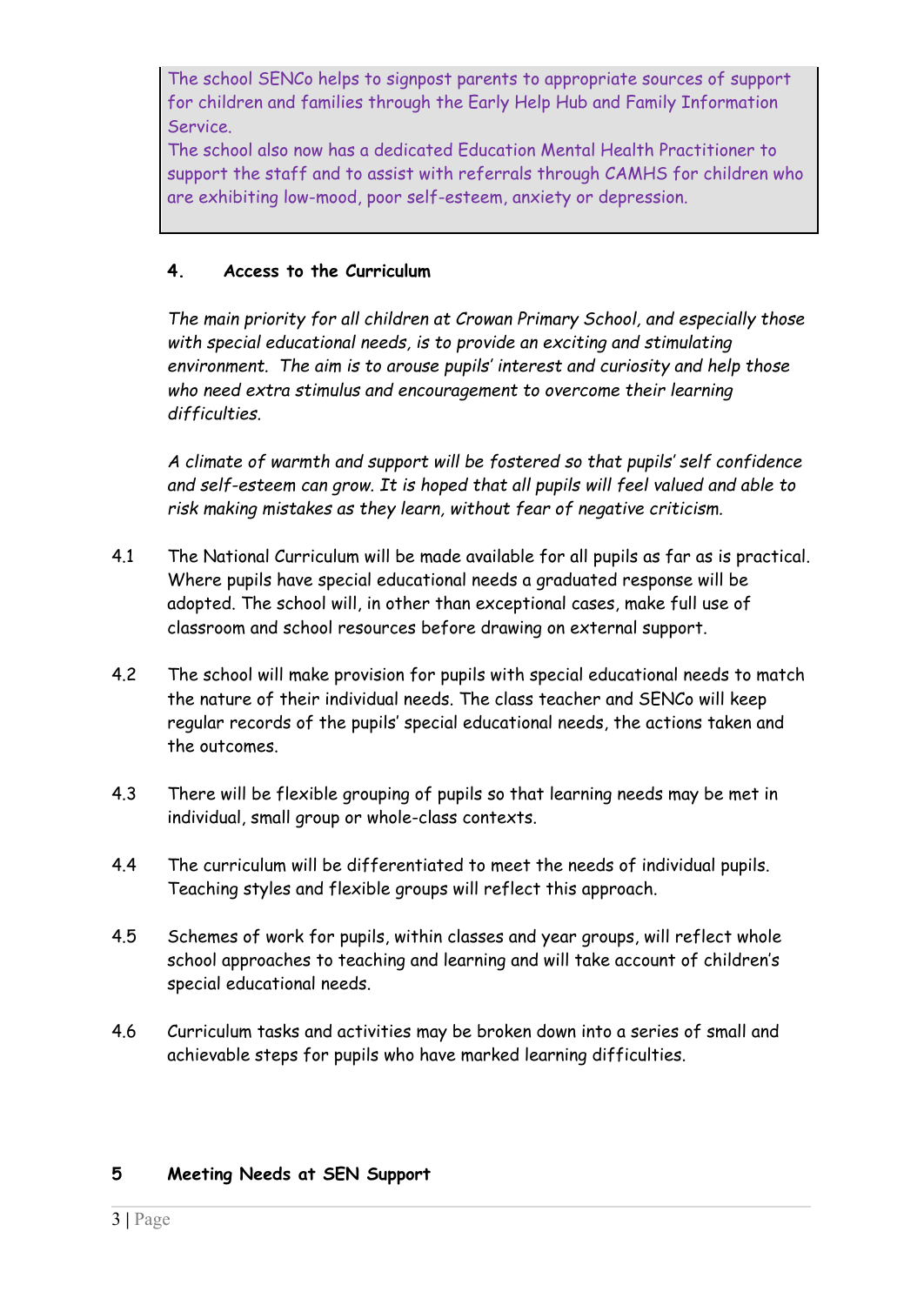All children and young people must have access to high-quality teaching that focuses on inclusive practice and breaks down barriers to learning.

For the majority of children and young people this can be achieved through personalisation and differentiation but individuals with Special Educational Needs and/or Disabilities (SEND) may need provision that is **additional to, and different from**, their peers.

In accordance with the Children and Families Act 2014 and the supporting SEND Code of Practice, Crowan Primary School will endeavour to meet the needs of all children with SEND, including those who do not have an Education, Health Care Plan. We will publish what we provide for all children with SEND in our **SEN Information Report** on the school website. This will also be advertised through the Family Information Service website as part of Cornwall's Local Offer.

<https://www.supportincornwall.org.uk>

At Crowan Primary School we use a **[graduated](https://www.cornwall.gov.uk/media/16918076/the-graduated-approach.pdf) approach** to meeting the needs of children within the school with SEND (see p100 SEND Code of Practice).

# **The Graduated Approach**

- When a pupil is identified as having SEN the school will take immediate action. The school will put effective SEN provision in place and ensure that all barriers to learning (as far as practical) are removed.
- As soon as a pupil is identified as having SEN the school will inform the child's parents/carers. The school will then work in partnership with them; listening to their views and proactively involving them in decision making and planning.
- The school will review the SEN provision at least termly and all reviews will involve the child and their parent/carers whenever possible.
- It may be decided that advice from specialist professionals is required in order to meet the needs of particular children. Information regarding the external support available will be published as part of the **Local Offer** and kept in the school's **SEN File**.
- The nature of the SEN support and provision made available by the school will be informed by the **'asses, plan, do, review' cycle** (See p100 SEND Code of Practice )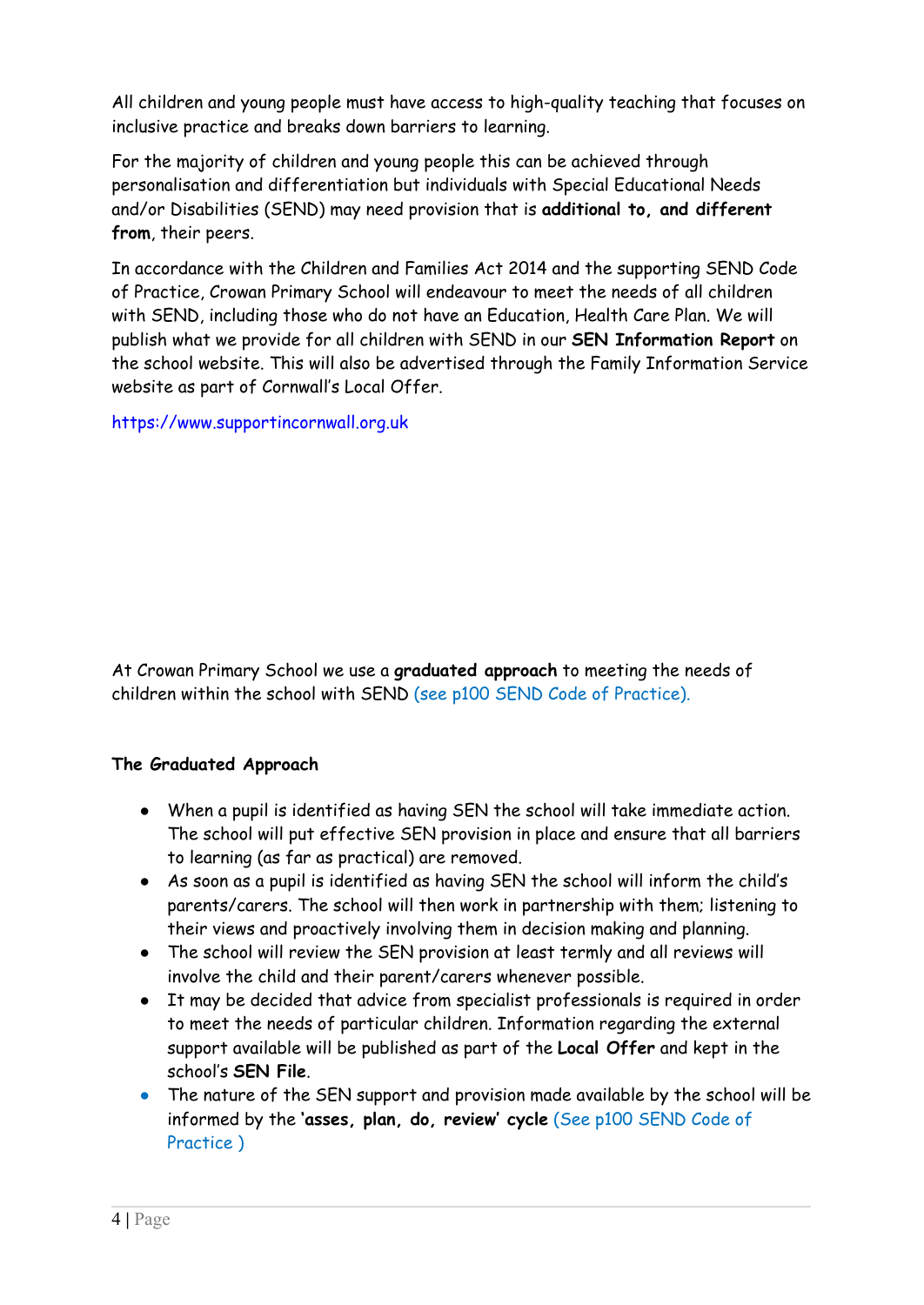

The SEND Code of Practice 0-25 promotes the use of the 'assess, plan, do, review cycle'.

This cycle can be used to meet the needs of children/young people and improve practice at many levels ensuring that:

- individual children/young people at SEN support and those with an EHCP receive the best possible provision and achieve positive outcomes
- SEN provision made by an educational setting evolves to meet the needs of all children/young people with SEN
- the EHC needs assessment, planning and review processes support children/young people, their families and educational setting

# **What happens at each phase of the 'assess, plan, do, review' cycle?**

**Assess** - clear analysis is made of needs based on:

- views of the child/young person and their parents/carers
- teacher assessments and observations
- pupil's current attainment
- pupil's previous progress and attainment
- tracking of progress and comparisons with national data
- assessments by external agencies if appropriate.

**Plan** - following assessment, the teacher, SENCO, parent/carers and pupil, agree on a plan of action to include:

- time-limited outcomes for the pupil
- the adjustments, support and interventions to be put in place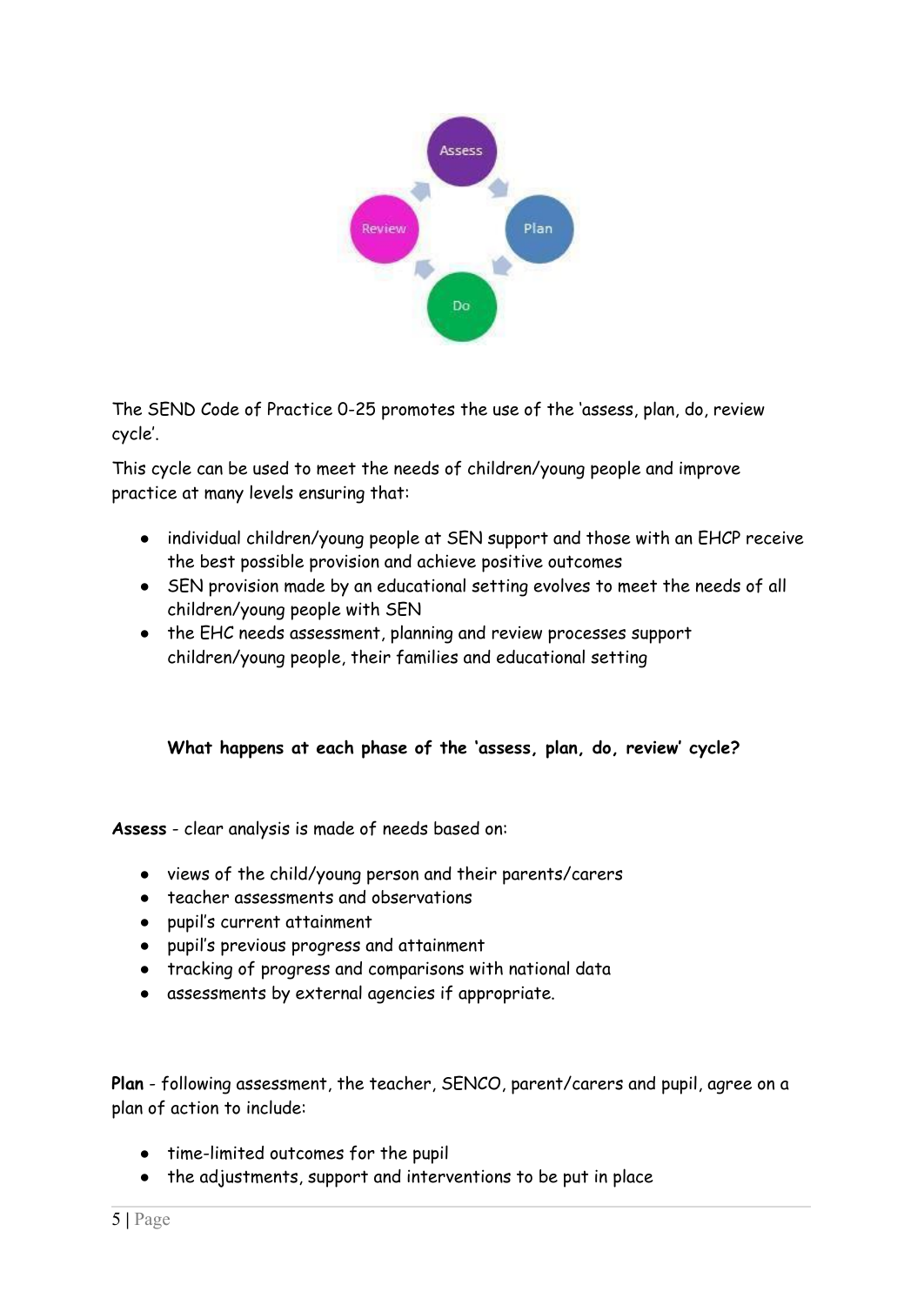● a date for review

All planning will be pupil-centred and outcomes focussed and recorded.

**Do** - all the pupil's teachers and support staff are made aware of the plan and implement the adjustments, support and interventions.

Teachers are responsible for:

- differentiating and personalising the curriculum
- delivery of 'additional and different' provision for a pupil with SEN
- planning, support and impact measurement of all group and one-to-one interventions delivered by support staff
- linking interventions to classroom teaching

The SENCO supports teachers in the effective implementation of provision.

**Review** - the quality, effectiveness and impact of provision is evaluated by the review date.

This includes sharing information with pupil and parent/carers and seeking their views. The cycle then starts again at assess with the updated needs of the pupil being considered before planning a continuation of or change to provision.

Crowan Primary School will review, update and publish its SEN [Information](https://www.cornwall.gov.uk/education-and-learning/schools-and-colleges/special-educational-needs-file/education-health-and-care-needs-assessments-and-planning/access-plan-do-review-cycle/) [Report](https://www.cornwall.gov.uk/education-and-learning/schools-and-colleges/special-educational-needs-file/education-health-and-care-needs-assessments-and-planning/access-plan-do-review-cycle/) annually.

This is allows the school to:

- review the provision that has been made over the last year
- assess the changes that need to be made to provision and
- plan for the coming year recording what the school will do

When a pupil fails to make progress and shows signs of difficulty in some of the following areas: acquiring literacy and numeracy; presenting persistent Emotional Behavioural Difficulties (EBD); has sensory or physical problems; or communication or interaction difficulties, the school will provide support that is **additional to and different from** the differentiated curriculum.

This support may be provided in a range of ways, for example: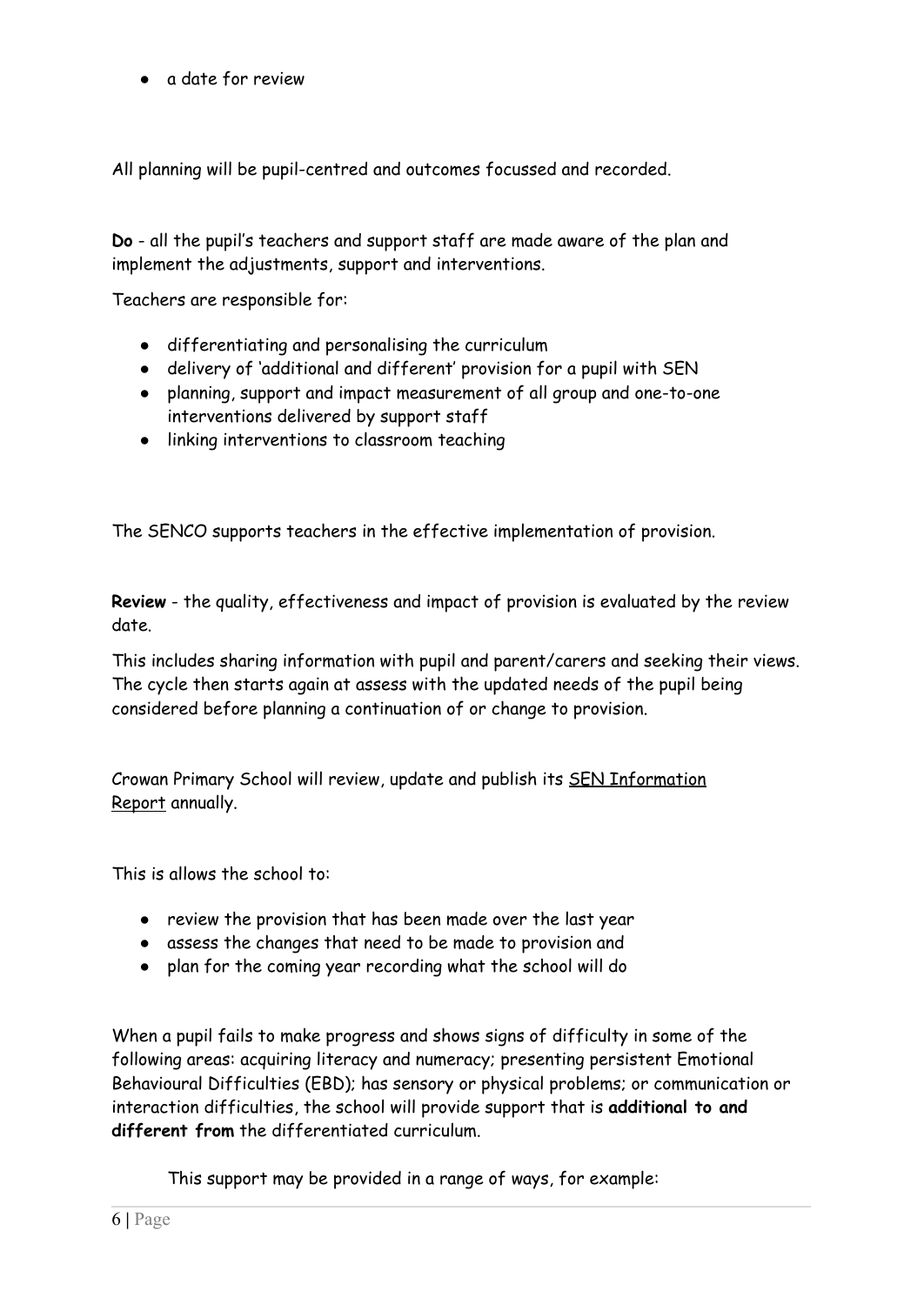Fun Fit group sessions may be provided for children with co-ordination difficulties.

Social skills groups will be arranged for children who need help to improve their self-esteem and further develop skills of co-operation, turn-taking, etc. Small group/individual sessions will be arranged where children are withdrawn from their usual lessons to receive support in addressing specific targets from

their Individual Education Plans with a nominated Teacher or Teaching Assistant *(*for example*, use of the 'Beat Dyslexia' programme)*

In-class support from class-based Teaching Assistants is usually directed to assisting children on the record of need who may also receive group intervention support *(*for example, *additional help with learning letters and sounds; numeracy catch-up activities...)*

Classrooms will be organised and managed to best support children with identified needs *(for example, large print photocopies made for children requiring vision support).*

Specialist equipment and alternative teaching strategies will also be used as appropriate

Behaviour modification programmes and home/school liaison is strengthened where there is a need.

The child will be provided with an **Individual Education Plan (IEP)** at this time with specific targets for development through the provision of this additional support.

The resources allocated to pupils (see 7) will be deployed to implement these individual education plans. Parents will be informed and pupils will be involved in decisions taken at this stage (See also 8, 11 and 12)

If a pupil does not make sufficient progress, despite the school taking the action outlined, advice will be sought from the appropriate support services referred to in Section 8, and the child's IEP will be amended accordingly.

- **6 Identification and Assessment – a graduated response** *(see: Cornwall Council: 'Supporting Children and Young People with Special Educational Needs – The Graduated response in mainstream schools' (November 2019).*
- 6.1 If progress is still not achieved despite the school's best efforts and the advice of external agencies, a statutory assessment of special educational needs by the Local Authority may be requested.
- 6.2 Identification of special educational needs will be undertaken by all staff through the SENCo and the appropriate records and Children's Service Authority forms will be maintained. Records will be developed through a process of continuous assessment by the class teacher and as a result of standardised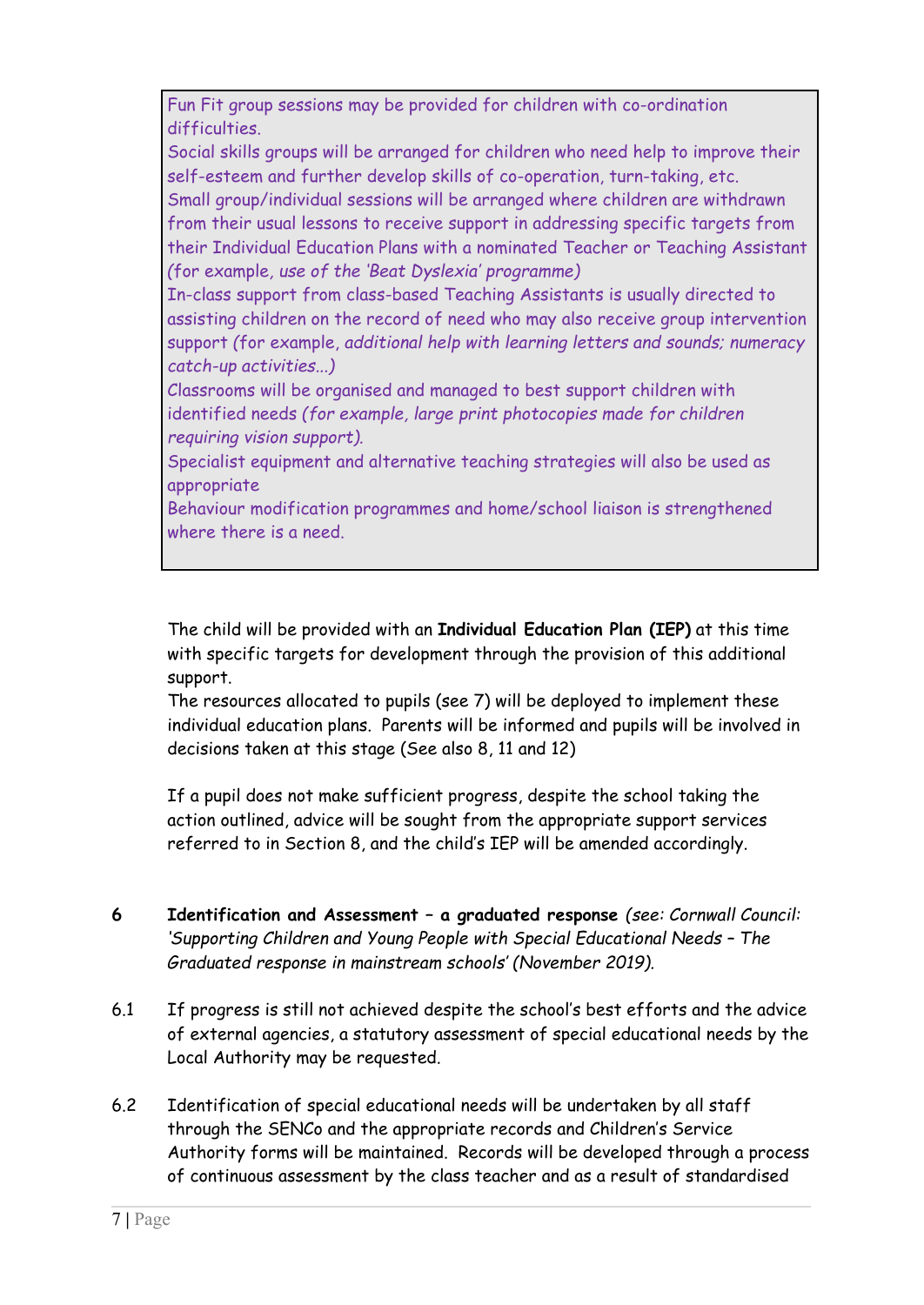tests of educational achievement administered by the class teacher or the Special Educational Needs Co-ordinator (SENCo). Assessments allow the pupils to show what they know, understand and can do, as well as to identify any learning difficulties. Where necessary, pupils will be referred to the Special Educational Needs Co-ordinator for diagnostic testing to construct a profile of the child's strengths and weaknesses.

- 6.3 The progress of children with special educational needs will be reviewed through formative and summative assessments as outlined in the Code of Practice. IEP reviews will be held termly, or updated beforehand, if appropriate. Additionally, the progress of children with an Education Health and Care Plan will be reviewed at least annually, as required by legislation. This will include discussion with the parents and pupil.
- 6.4 Detailed records will be kept of the pupils receiving extra teaching support. These may include:
	- ❖ IEPs/reviews
	- ❖ Reading tests where necessary
	- ❖ Maths assessments
	- ❖ Diagnostic tests carried out by the SENCo
	- ❖ Spelling tests or phonic check-lists
	- ❖ Regular administration of informal reading records, designed to provide a profile of reading achievements, phonics etc.

A summary of these will be passed to any receiving school.

#### **7 Resources**

## 7.1 **Currently the school has:** (October 2021) 2 children with an EHC Plan (2%) 9 children with 'SEN support' (9%)

7.2 **Element 1 funding** (sometimes referred to as core or universal funding) is the amount allocated to schools for every pupil on roll: this varies between local authorities and can vary year on year but is up to **£4, 000 per pupil**. This funding is used to run the school and to provide support for all pupils (including those with special educational needs – SEN) so that they can achieve good quality learning outcomes.

**Element 2 funding** (sometimes referred to as 'additional support funding') is the amount identified within each school's overall budget, called the notional SEN budget. It is referred to as 'notional' because it is a suggested amount and is not ring-fenced. Pupils with SEN have very varied needs, therefore, the amount of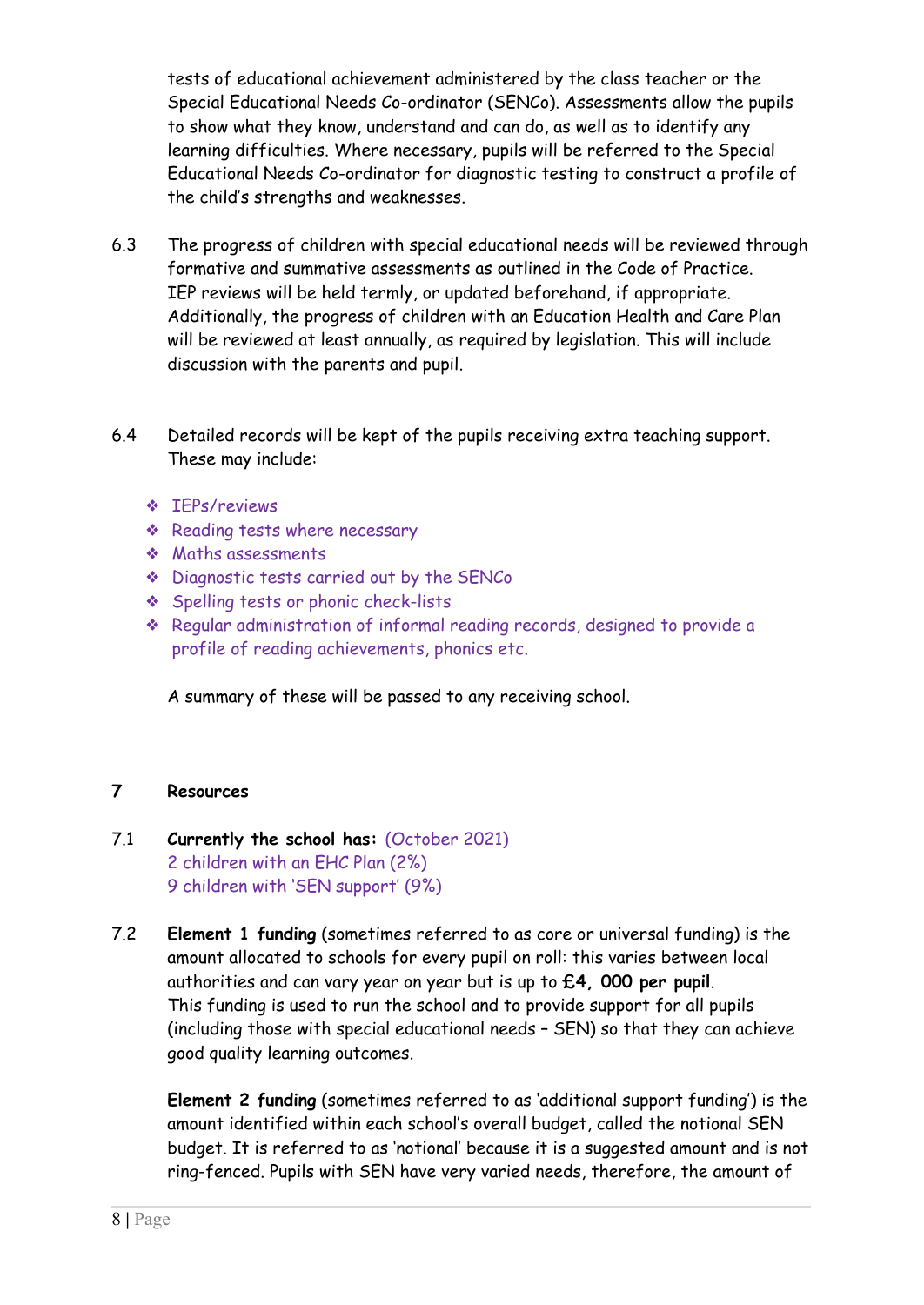funding needed to meet these needs will be different for each pupil. The government suggests that a school should spend **up to £6, 000** on provision for a pupil with SEN but the majority of pupils at **SEN support** can have their needs met for less.

Element 2 funding is used for SEN provision that is *'additional to and different from'* the provision made for all pupils. This is often referred to as targeted provision or targeted support.

A school must use its 'best endeavours' to meet the needs of pupils at **SEN support** using elements 1 & 2 funding. Sometimes provision may target an individual pupil but often shared provision is more preferable and meets the pupil's needs best, *for example, group work is very important when developing language and social skills.*

**Element 3 funding:** 'top-up' funding is allocated to schools for pupils with an Education Health Care Plan when the provision described is above what is covered by Element 2. Top-up funding is allocated by the Local Authority from the national funding called the 'high needs block'. The amount schools receive is updated each term to reflect which pupils are attending the school. The funding is awarded on an individual basis and the amount depends on the pupil's level of need. An EHCP describes a pupil's needs, agreed outcomes and required provision, and the top-up funding is directly linked to these. This funding should, therefore, provide the additional individual support needed for the pupil to achieve the outcomes in their EHCP.

Currently, the Local Authority makes  $£8$ , 558 available per year to the school to support the pupil who is the subject of an Education Health Care Plan under the terms of the 1996 Education Act including £2, 805 of 'top-up' funding. *(see Appendix C)*

Top-up units received per month presently: 8.00.

This is converted into:

- 0 teaching hours
- 25 ancillary hours
- £150 other specialist equipment

The number of children in each class with either SEN support or an EHC Plan will help determine the 'Provision Map' for Teaching Assistants and will be reviewed as necessary.

7.3

The principles which guide the governing body in allocating resources are the results of both continuous teacher assessment/recommendations and internal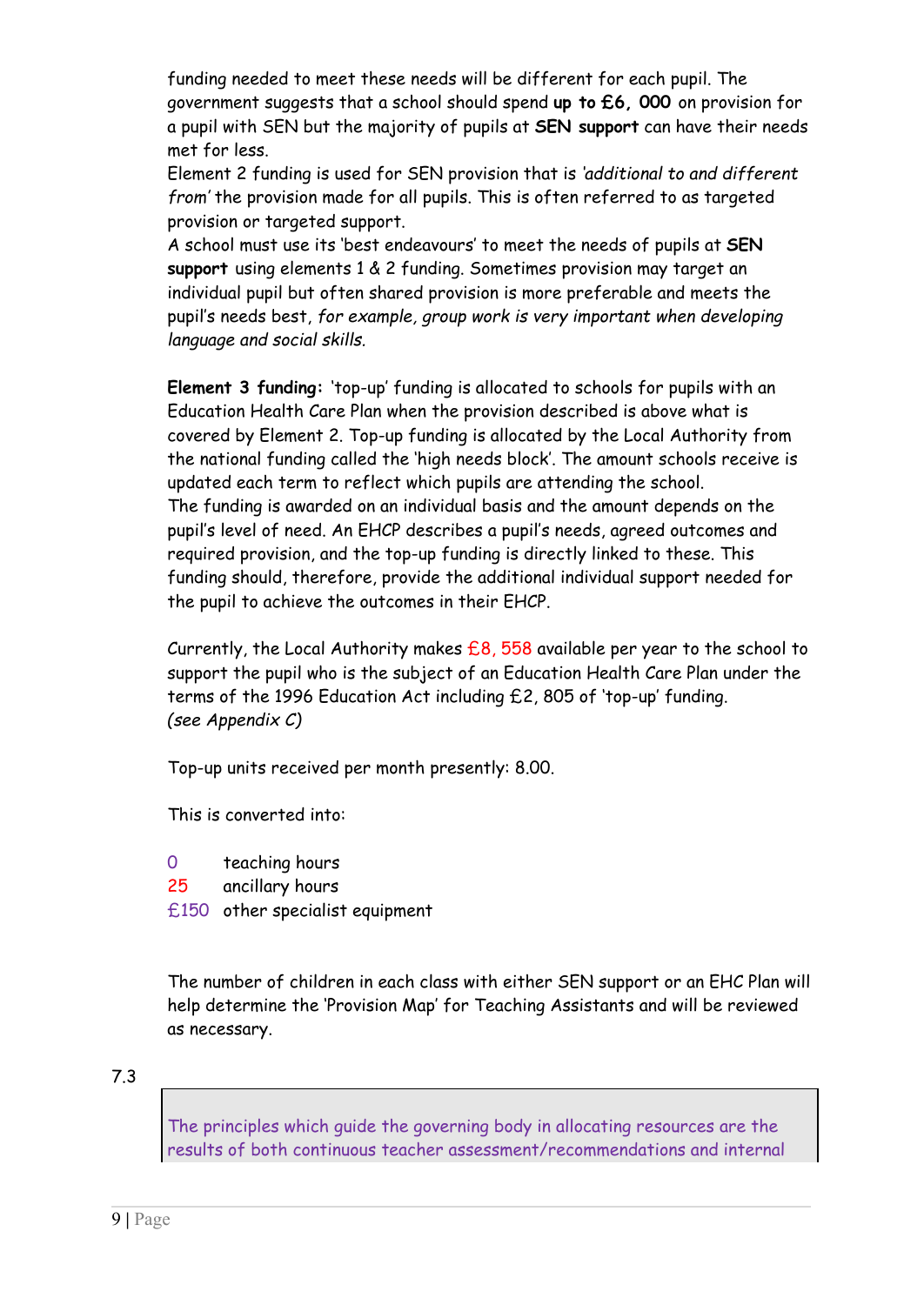and external tests which determine numbers of pupils placed in SEN Support and EHC Plan categories.

#### **8 Liaison**

**Parents will always be informed when an external agency becomes involved with their child.** (See also 11)

- 8.1 Regular liaison will be maintained with the following outside agencies where required for pupils with SEN Support or an EHCP:
	- ❖ Education Welfare service
	- ❖ Educational Psychology Service
	- ❖ Health Service
	- ❖ Sensory Support Service
	- ❖ Speech and Language Therapy
	- ❖ Social services (Children's' Services Authority)

When necessary, support is also available from the following outside agencies:

- ❖ Looked after Children Officer
- ❖ Parent Partnership Service
- ❖ Re-integration officer
- ❖ SEN Support Services
- ❖ Special Education Section
- ❖ Communications Team
- ❖ Education Out of School Service
- ❖ Early Years Service
- ❖ Counselling Helston and Lizard Kids (CHaLK)
- ❖ Special Educational Needs and Disiability Information, Advice and Support Service (SENDIASS – Cornwall and Isles of Scilly)
- 8.2 The school has strong links with both Camborne Science and International Academy (CSIA) and Helston Community College (HCC) and liaison is maintained with regard to transition issues.
- 8.3 Our SEN Governor is Mrs. Emma Coombe

Mrs Lamberton (SENCo/Interim Headteacher) meets half-termly with the SEN Governor. She holds a rolling programme of meetings with both teaching staff and Teaching Assistants to discuss pupils and SEN issues. These help to inform the school's provision map and the need for any further staff professional development.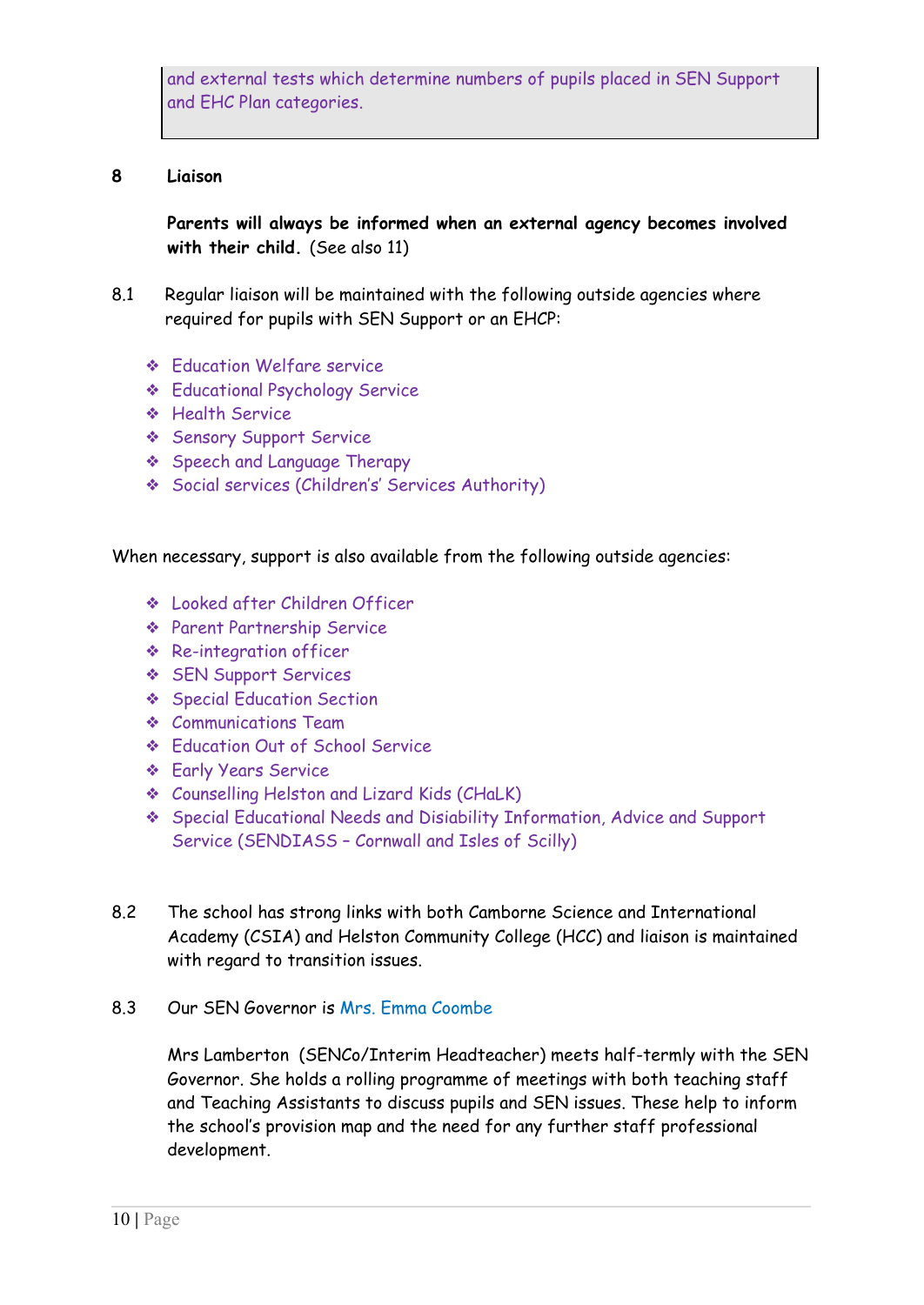## **9 Arrangements for the management of complaints:**

The procedure for managing complaints is the same as for all complaints. The school takes all parental concerns seriously and works proactively to resolve complaints at an informal stage wherever possible.

In the first instance, complaints will be dealt with by the class teacher. If the issue remains unresolved then the parent/carer will be invited to discuss the concerns with Mrs. Vicci. Gillam, the School Complaints Manager If the parent/carer remains dissatisfied then the issue will be referred to either Mrs Tamsin Lamberton, the Interim Headteacher, or to Mrs. Jennie Walker, the Chair of Governors. *Any formal complaint will always be managed by the Executive Headteacher with parents invited into school to a meeting and the outcomes of the meeting recorded.*

Any unresolved complaints may then be progressed to the school's Local Governing Body then to the Trustees of the Southerly Point Cooperative MAT and ultimately form an appeal to the Secretary of State should a parent/carer believe that they have grounds to feel that their complaint has not be properly managed *(see Southerly Point Cooperative Multi Academy Trust 'Complaints Policy').*

## **10 Staff Development**

10.1 In-service training needs related to special educational needs will be identified by the SENCo in consultation with the staff and will be incorporated into the School Improvement Plan as necessary.

A **staff handbook** will be made available to assist in the induction of new staff and the SPCMAT induction procedures followed.

## **11 Working with Parents**

- 11.1
- 11.2 The school will actively seek the involvement of parents in the education of their children. It is recognised that it is particularly important with pupils who have special educational needs that the support and encouragement of parents is often the crucial factor in achieving success.
- 11.3 Parents will always be kept informed about the special educational needs experienced by their children in accordance with the recommendations outlined in the Code of Practice. Communications between the parent and the school will be consistently maintained.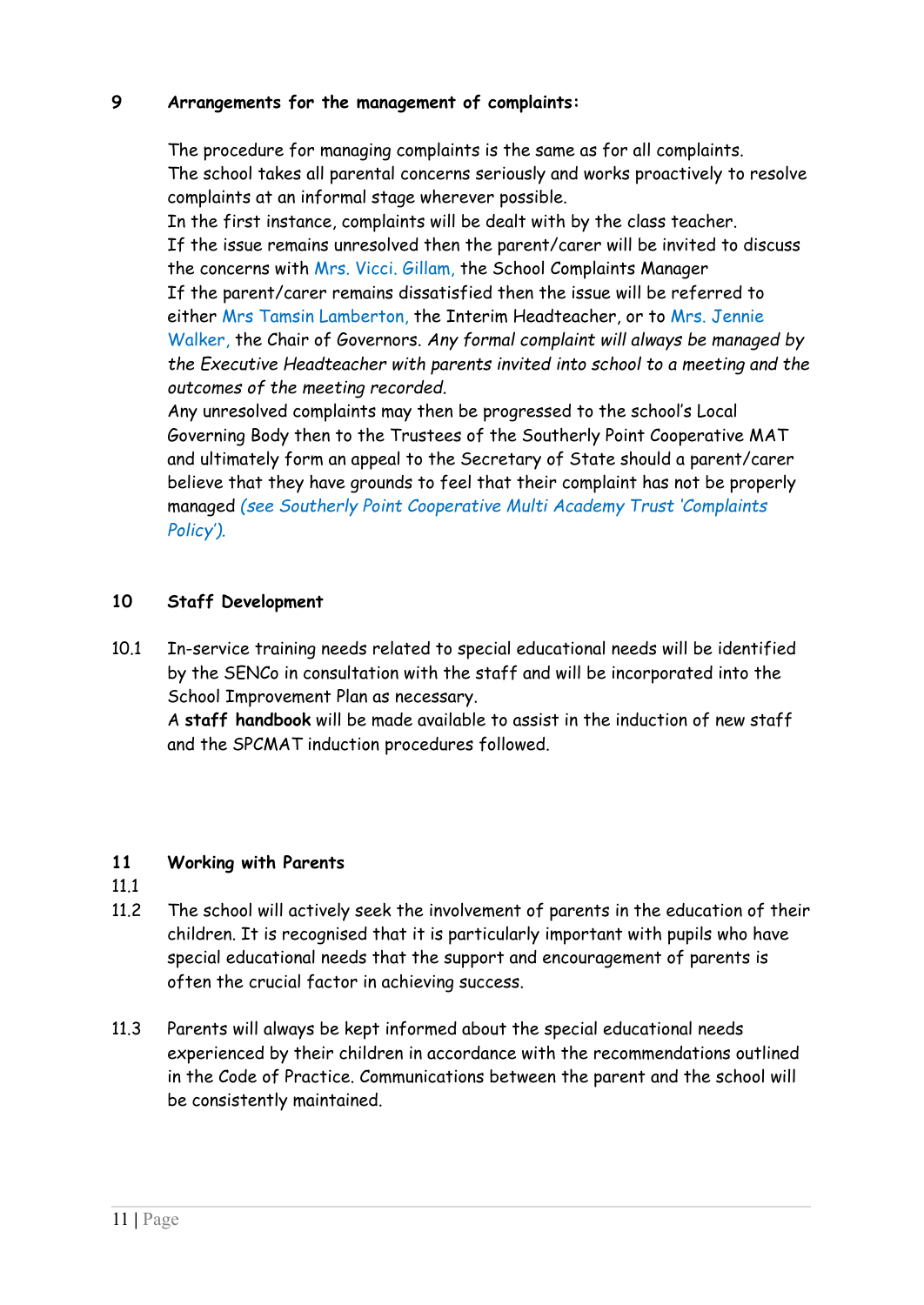11.4 As mentioned in '8' above, parents will be fully consulted before the involvement of external support agencies with their children, and will be invited to attend any formal review meetings at all stages.

## **12 Pupil Participation**

The school will work to ensure that pupils are fully aware of their individual needs and the targets in their Individual Education Plans. Steps will be taken to involve pupils in decisions which are taken regarding their education by seeking their views when revising their Individual Education Plans.

#### **13 Pupils' Welfare and Safety**

The welfare and safety of pupils at Crowan Primary is paramount. We endeavour to create a friendly atmosphere of trust so that pupils feel safe.

- 13.1 It is the responsibility of all staff to:
	- ❖ Monitor attendance
	- ❖ Work with/listen to/discuss with pupils whose behaviour or personal welfare is a concern, either on an individual basis or in a small group
	- ❖ Liaise and work with parents to promote good relationships
	- ❖ Liaise with all other members of staff, as appropriate.
- 13.2 Children with Education Health Care Plans will be well-supported by Teaching Assistants whose on-going training is monitored and discussed during Teaching Assistant meetings with the SENCo.
- 13.3 Members of staff attend regular courses for First Aid. The nominated staff member for First Aid is - Mrs. Vicci Gillam. Most members of staff hold either a current Emergency First Aid at Work certificate or Paediatric First Aid certificate.
- 13.4 We currently have 2 members of staff trained in restraint procedures-Mrs. Nicky Ellis (Higher Level Teaching Assistant) and Mr. Richard Bromley (Teacher).
- 13.5 Incidents regarding a pupil's behaviour or any personal/social issues are recorded in the relevant class log book and/or SEN log book which are regularly monitored by the Headteacher and nominated governor, and shared with the parents as appropriate.
- 13.6 Our 'Children in Care' Officer, Mrs. T. Lamberton, will liaise with the Children in Care Service as appropriate. The school currently has 0 children in care.
- 13.7 Our Designated Safeguard Lead is Mrs Lamberton (Interim (Headteacher). She attends relevant case/core meetings. Information is then disseminated, as appropriate, to relevant staff.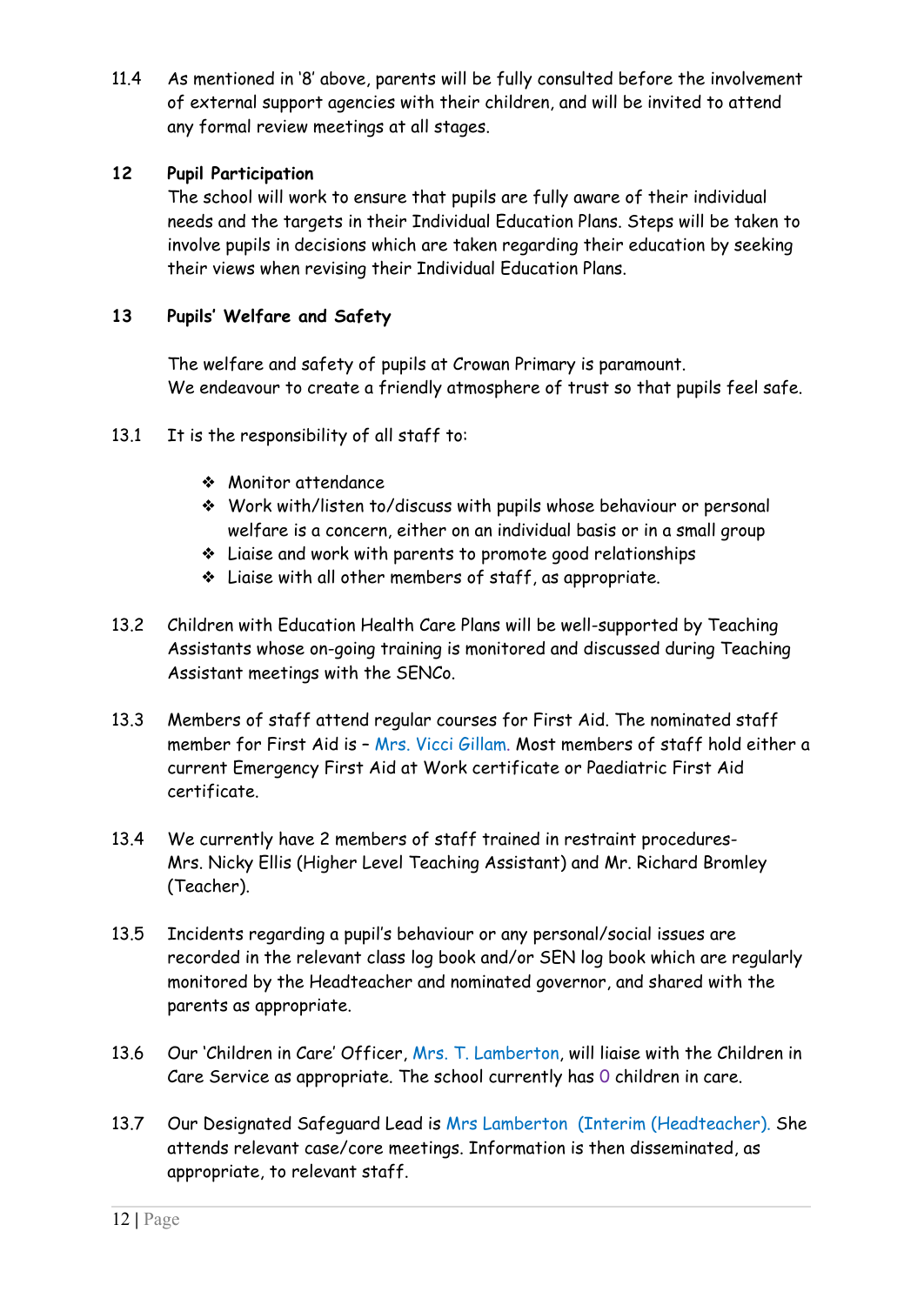13.8 Parents are asked to respond to an annual questionnaire to seek their opinions on school standards and provision at Crowan Primary School. This includes a question specifically for parents of children with special educational needs. Alternatively, issues can be raised for discussion at the termly Parent Forum. We endeavour to implement appropriate changes when concerns are raised.

## 14 **EVALUATING SUCCESS**

14.1 This school policy will be kept under regular review and amended as appropriate through consultation with staff, parents and the Local Governing Body. The governors will gauge the success of the policy by the achievements and previously-agreed targets outlined in the pupils' IEP, progress review and/or annual review.

In addition, evidence will be gathered regarding:

- ❖ Staff awareness of individual pupil need
- ❖ Success of the identification process at an early age
- ❖ Academic progress of pupils with special educational needs
- ❖ Improved behaviour of the children, where it is appropriate
- ❖ Consultation with parents
- ❖ Pupils' awareness of their targets and achievements, where appropriate for their age
- ❖ Pupil attendance
- ❖ Number of exclusions
- ❖ Monitoring of class log books and SEN log book

The school meets the statutory requirements of the SEN Code of Practice 2015.

## **SEND Code of Practice 2015**

The SEND Code of [Practice](https://www.gov.uk/government/publications/send-code-of-practice-0-to-25) provides statutory guidance relating to Part 3 of the [Children](http://www.legislation.gov.uk/ukpga/2014/6/contents/enacted) and Families Act.

**The Principles Underlying the Code**

The SEND Code of Practice describes the principles that should be observed by all professionals working with children and young people who have SEN or disabilities.

These include:

● taking into account the views of children, young people and their families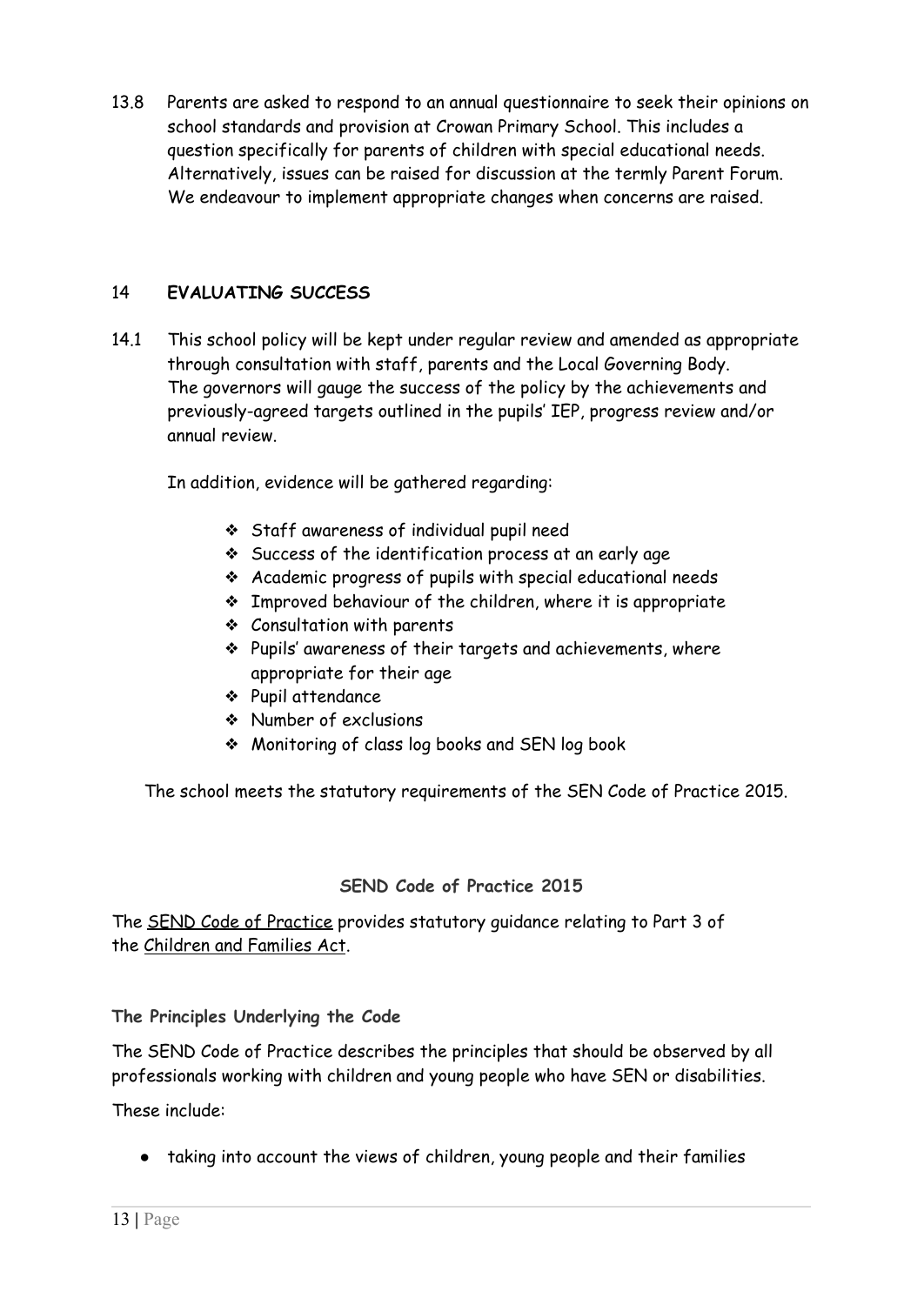- enabling children, young people and their parents to participate in decision making
- collaborating with partners in education, health and social care to provide support
- identifying the needs of children and young people early
- making high quality provision to meet the needs of children and young people
- focusing on inclusive practices and removing barriers to learning
- helping children and young people to prepare for adulthood

The outcomes must be included in the "Governors Annual Report to Parents"

#### *Appendices:*

*Appendix A – SEN Information Report requirements*

*Appendix B – Role of the SENCo*

*Appendix C – Special Needs Funding for Cornwall's Schools Related policies:*

- *SPCMAT Admissions Policy*
- *Curriculum Policy*
- *Accessibility Plan*
- *SPCMAT Education of Children in Care and Previously Looked After Children (PLAC) Policy*
- *SPCMAT Physical Intervention Policy*
- *SPCMAT Managing Medical Conditions Policy*
- *Behaviour and anti-Bullying Policy*
- *SPCMAT Exclusions Policy*
- *SPCMAT Complaints Policy*
- *SPCMAT Safeguarding and Child Protection Policy*
- *SPCMAT Managing Medical Conditions Policy*
- *SPCMAT Equality Policy*
- *SEN Information Report*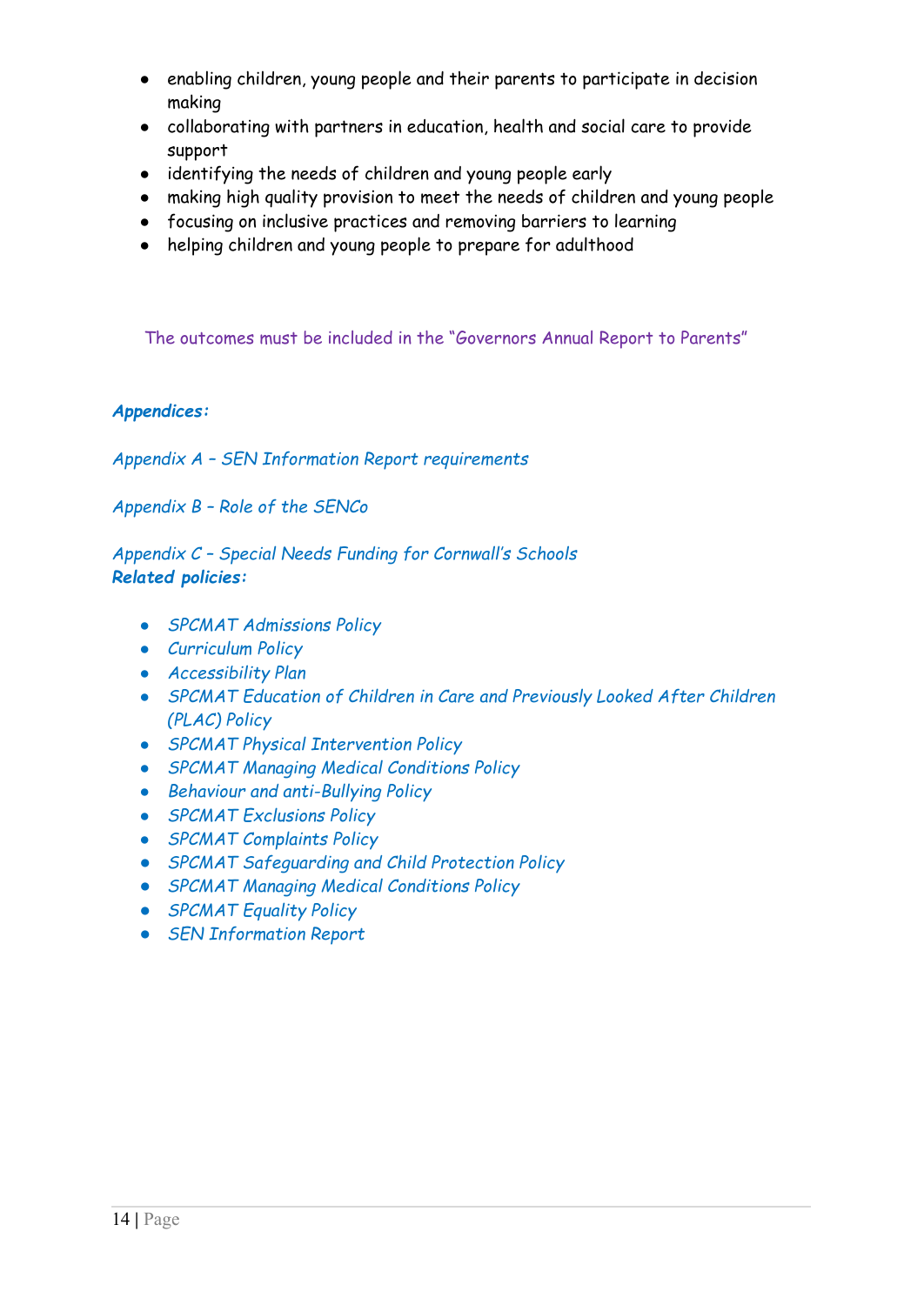# *Appendix A -* **SEN Information Report**

## *Downloaded from the Cornwall Council website on: 11/2/19*

*There is a statutory requirement for schools and maintained nurseries to produce a SEN Information Report which describes what they offer children/young people with SEND.*

#### *The SEND Code of Practice states:*

*'6.79 The governing bodies of maintained schools and maintained nursery schools and the proprietors of academy schools must publish information on their websites about the implementation of the governing body's or the proprietor's policy for pupils with SEN. The information published should be updated annually and any changes to the information occurring during the year should be updated as soon as possible.' (Page 106 Special Educational Needs Code of Practice)*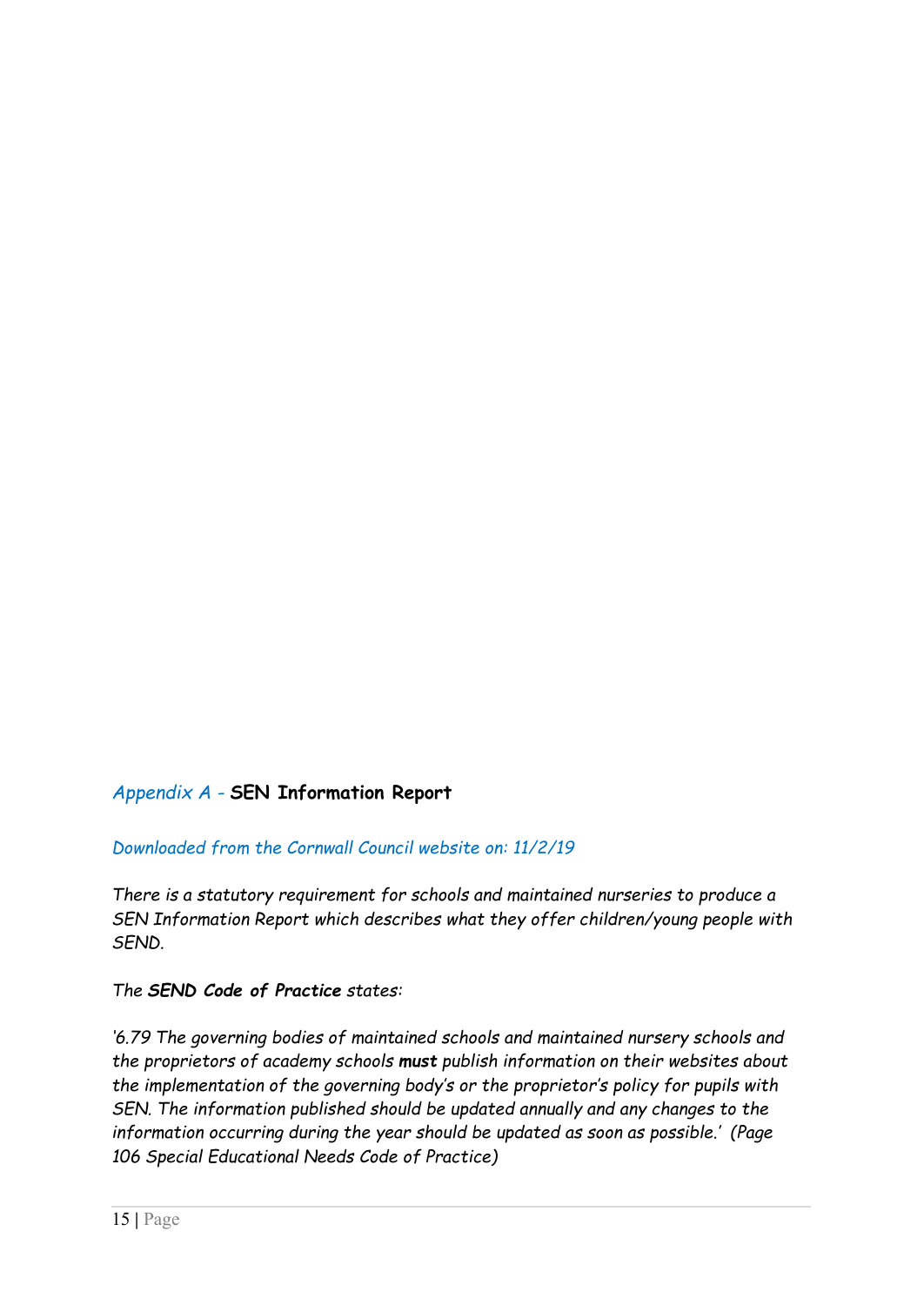#### *What must be included in your SEN Information Report?*

- *Name and contact details of SENCO*
- *The kinds of SEN that are provided for*
- *How you assess and identify needs*
- *How you evaluate the effectiveness of provision made for children and young people with SEN*
- *Arrangements for consulting and involving parent/carers and children/young people and involving them in their child's education*
- *Arrangements for consulting and involving children/young people with SEN and involving them in their education*
- *Arrangements for assessing and reviewing children and young people's progress towards outcomes. This should include the opportunities available to work with parents and young people as part of this assessment and review*
- *How adaptations are made to the curriculum and to the learning environment for children/young people with SEN*
- *Your approach to teaching and learning for children and young people with SEN*
- *Your support for improving emotional mental and social development of pupils with SEN. This should include extra pastoral support arrangements for listening to the views of children and young people with SEN and measures to prevent bullying*
- *How children and young people with SEN are enabled to engage in activities available with children and young people in the school who do not have SEN*
- *Arrangements for supporting children and young people in moving between phases of education and in preparing for adulthood. As young people prepare for adulthood outcomes should reflect their ambitions, which could include higher education, employment, independent living and participation in society*
- *Workforce development, including training and identified staff who have particular expertise ( e.g. autism champion)*
- *The involvement of other agencies; eligibility and referral processes*
- *The school's policy for handling complaints from parents of children with SEN*

A Cornwall SEN [Information](https://www.cornwall.gov.uk/media/15679554/sen-information-report-template.doc) Report template has been designed by Headteachers, SENCOs, parents and the local authority. See: <https://www.supportincornwall.org.uk>

Our **SEN Information Report** can be found on the school website:

[www.crowanprimary.co.uk](http://www.crowanprimary.co.uk)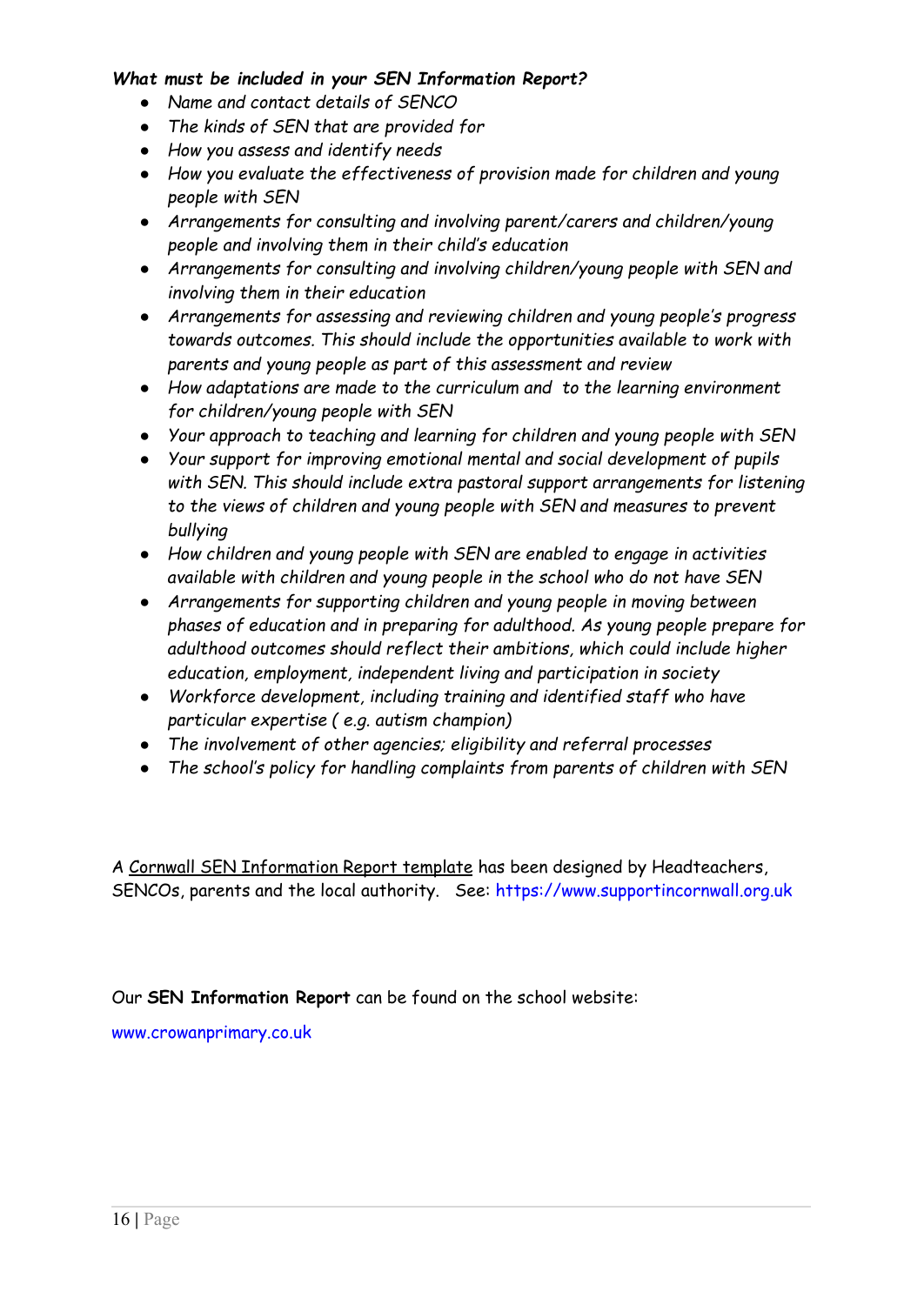*Appendix B -* **Role of the SENCO -** *Cornwall Council website on: 11/2/19*

The following information is taken from the relevant paragraphs in Section 5 of the Special [Educational](https://www.gov.uk/government/publications/send-code-of-practice-0-to-25) Needs and Disability Code of Practice 0 to 25 years.

**Schools -** The SENCO must be a qualified teacher working at the school. A newly appointed SENCO must be a qualified teacher and, where they have not previously been the SENCO at that or any other relevant school for a total period of more than twelve months, they must achieve a National Award in Special Educational Needs Co-ordination within three years of appointment

**Leadership Role -** New SENCOs need to fulfil the leadership role set out in the Code of Practice, the key features of which are:

- Overseeing the day-to-day operation of the school's SEN policy and/or provision described in the SEN Information report
- Coordinating provision for children with SEN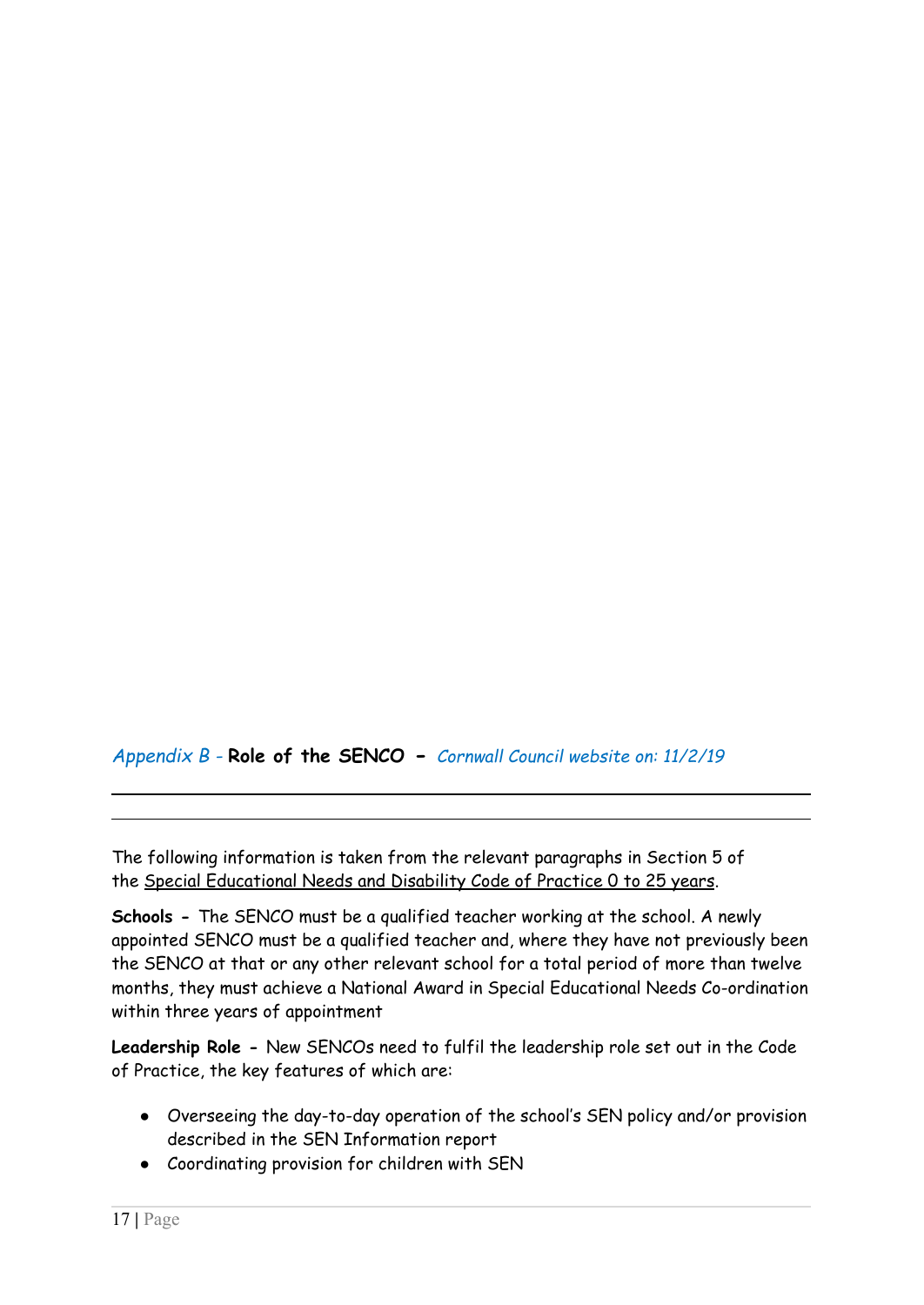- Liaising with the relevant designated teacher where a looked after pupil has **SFN**
- Advising on a graduated approach to providing SEN Support including the assess, plan do review cycle
- Advising on the deployment of the school's delegated budget and other resources to meet pupils' needs effectively
- Liaising with parents of children with SEN and ensuring that the voice of the pupil is heard
- Liaising with other schools, educational psychologists, health and social care professionals, and independent or voluntary bodies
- Being a key point of contact with external agencies, especially the Local Authority and Local Authority support services
- Being aware of Cornwall's **Local Offer**, contributing where appropriate and sharing its content with young people with SEND and parent/carers
	- o Liaising with potential next providers of education to ensure a young person and their parents are informed about options and a smooth transition is planned.
	- o Working with the head teacher and school governors to ensure that the school meets its responsibilities under the Equality Act (2010) with regard to reasonable adjustments and access arrangements.
	- o Ensuring that the school or maintained nursery keeps the records of all children with SEN up to date.

# *Appendix C –*

# *Information from the Cornwall Council website on: 11/2/19*

# **Special Educational Needs Funding for Cornwall's Schools**

## **Mainstream Schools (academies and LA maintained schools)**

Funding is given to mainstream schools under three headings:

**Element 1** – sometimes referred to as the **core funding or universal funding**. This is the amount of money that is allocated to schools for every pupil on roll. Nationally the element 1 funding is £4, 000 per pupil. This varies between local authorities as the grant each authority receives is not allocated at a standard rate. In Cornwall we are not able to allocate £4, 000 per pupil due to the level of the grant we receive. This funding is used to run the school and provide support for all pupils (including those with special educational needs – SEN) so that they can achieve good quality learning outcomes.

**Element 2 –** the school's **'notional SEN budget'** – sometimes referred to as **additional support funding**. Schools have an amount identified within their